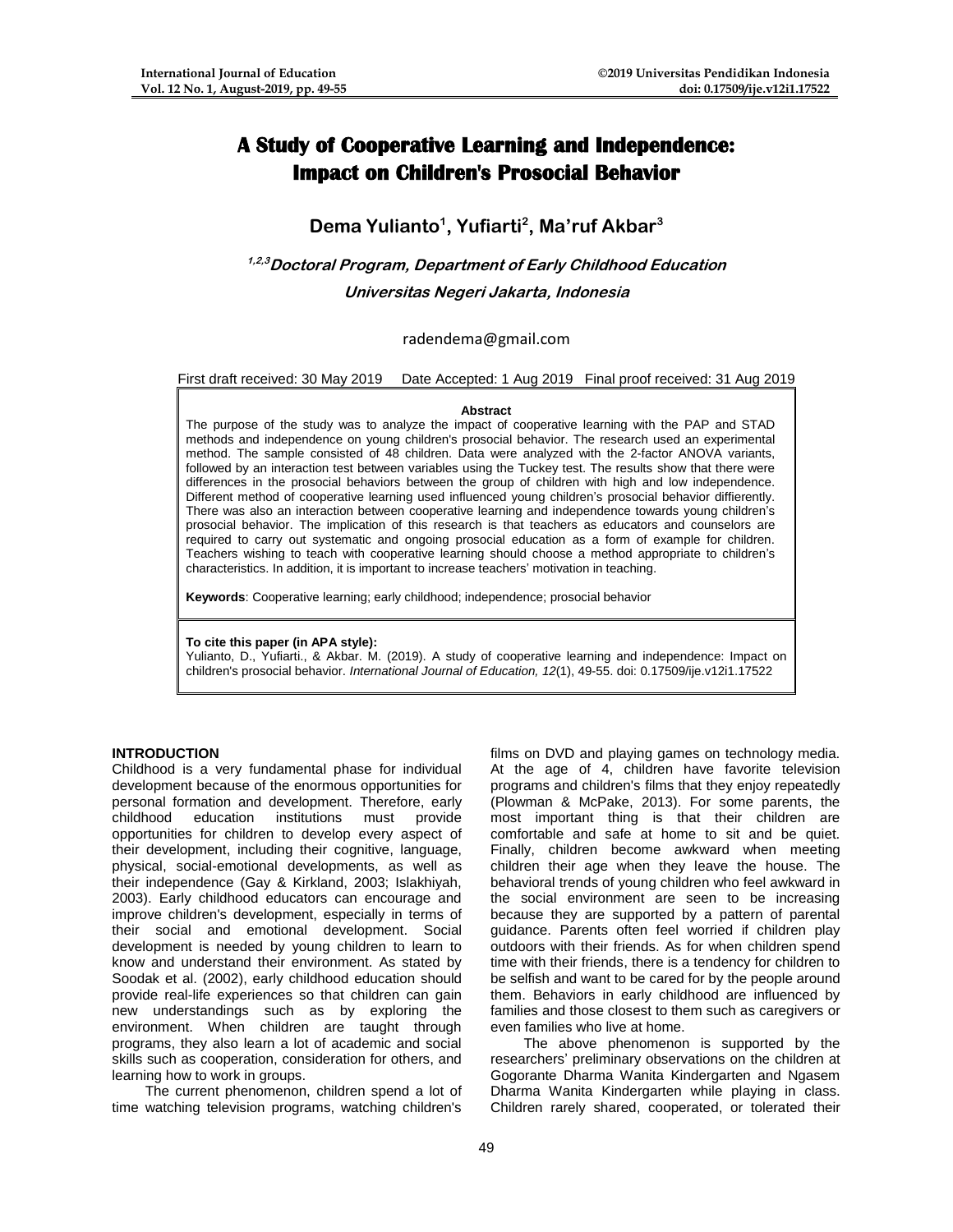peers. In addition, interviews with classroom teachers about learning methods reveal that the teachers rarely applied learning methods such as role play, and they tended to use assignment-based learning. Therefore, it is not surprising that some children still had low prosocial behaviors. Prosocial behavior, according to Schonert-Reichl et al. (2012), can improve child sharing experiences, mutual assistance, and good cooperative behavior.

Prosocial behavior is concerned with the relationships with others, such as peers, teachers, parents and siblings. According to several studies, prosocial behavior will have a significant influence on children's cognitive development. As stated by Dalton (2010) prosocial behavior in infants and toddlers is determined by their thoughts on the behavior of adults around them as a form of social response. Prosocial behavior develops according to the age period (infants, toddlers, children, teenagers, and adults) and is related to social support from religion, family (father and mother), teachers and peers' friendships. In line with the statement above, Eisenberg, Fabes, and Spinrad (2006) argued that educators want their students to be generous, kind, and empathetic. The age of early childhood is very important because early prosocial behavior usually tends to continue until the following years. Therefore, we need effective learning to support children's development.

Prosocial behavior is highly valued by teachers and school personnel, as well as by the children themselves. In addition, prosocial behavior has been increasingly received special attention from educators, in part, because of interest in promoting positive aspects of function and psychological adjustment rather than emphasizing the maladaptive form of classroom behavior (Wentzel, 2015). However, teaching programs and interventions that directly promote the development of prosocial behavior are rare and often difficult to implement, especially given academic problems and other disciplines that also need to be addressed on a daily basis (Wentzel, 2015).

Researchers have identified factors that encourage the development of prosocial behavior in young children, among which are positively associated with perspective taking, thinking theory, and empathy (Caputi, Lecce, Pagnin, & Banerjee, 2012; Renouf et al., 2010; Taylor et al., 2013); emotional regulation (Blair, Denham, Kochanoff, & Wipple, 2004; Eisenberg et al., 1999). The quality of teacher and child's relationship has also been linked to prosocial behavior in children (Palermo et al., 2007). Likewise, teacher-student relations characterized by emotional closeness have been positively associated with forms of behavior that are socially competent and prosocial (Birch & Ladd, 1998; Ladd & Burgess, 2001; Silver, Measelle, Armstrong, & Essex, 2005).

Prosocial behavior in early childhood contributes to school readiness and cognitive competence; skills such as taking perspective, empathy, and self-regulation contribute to the development of prosocial behavior and promote positive behavior in school. However,

intervention studies that document causal relationships between positive and antecedent behavior and schoolbased consequences, and longitudinal studies documenting the long-term effects of prosocial behavior on cognitive outcomes are rare (Wentzel, 2015).

Teaching and strengthening positive social skills utilizing collaborative and cooperative learning activities can promote prosocial behavior in schools (Wentzel, 2015). Cooperative learning is a learning method in which students work together in small groups to develop their psychomotor, cognitive, and affective domains (Iserbyt, Madou, Vergauwen, & Behets, 2011). This learning is marked by various forms of student interaction through physical activities (Barrett, 2005). To date, the majority of cooperative learning research has been tried in the context of the level of physical activity or skill performance and problem solving, and most of the research on cooperative learning has focused on increasing the level of physical activity.

This trend in research is reflected in the argument of Huang et al. (2017) that cooperative learning is the practice of applying social skills from face-to-face interactions in physical activity relationships to improve problem solving. Cooperative learning, especially with the STAD (Student Teams Achievement Divisions) method can be used to support emotional and social education. Besides supporting emotional-social education, it also supports children's prosocial behavior. This argument is in line with the finding of Finlinson's study (1997) showing that children who develop more prosocial behavior tend to be more socially competent than children who develop less prosocial behavior, where group play is very effective in facilitating prosocial behavior. The picture and picture (PAP) model is also very effective to make students more interested and motivated in learning activities. In this learning model, children do not only write, hear, and ask questions, but they also show pictures to the teacher in accordance with the subject matter.

Personality development is also important in developing children's prosocial behavior. It is related to children's independence, which is a psychosocial issue that arises continuously throughout the entire life cycle<br>of an individual (Steinberg, 2002). Personal (Steinberg, 2002). Personal development arises in every situation that requires individuals to rely on and depend on themselves, such as when entering college outside the city, being accepted to work in a company, having a partner, or having problems with friends. The independence that an individual has will help him/her to be ready to face every situation and problem. This statement is supported by the research of Kusumaningrum and Andrianto (2012), indicating a relationship between independence and prosocial behavior in adolescents.

Based on the previous research results, the researchers would like to investigate the influence of the picture and picture (PAP) method and student team achievement divisions (STAD) on young children's independence and prosocial behavior. The results of this study are expected to increase knowledge about cooperative learning that can be made a reference for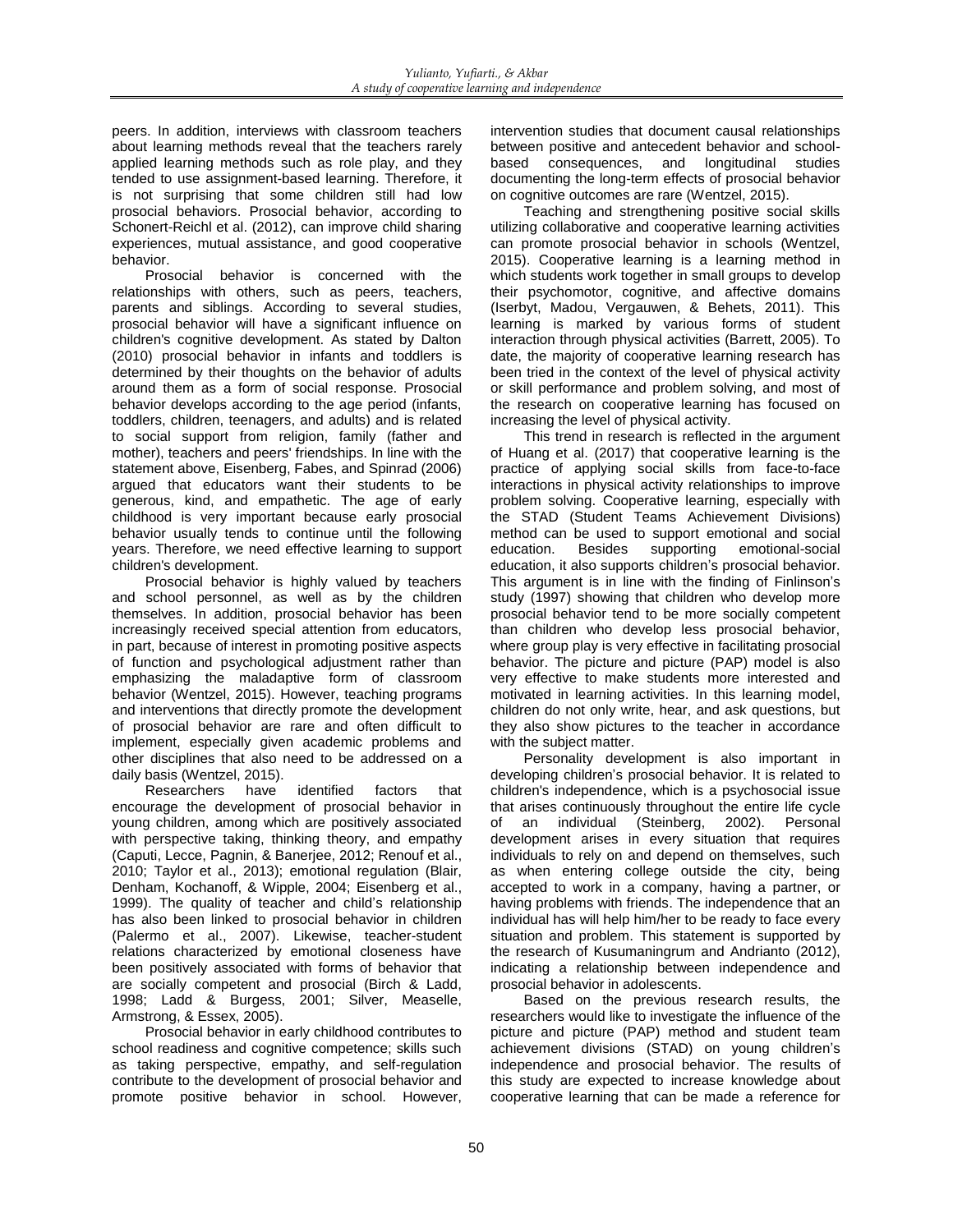educators in improving the prosocial behavior of young children by using appropriate cooperative learning approaches.

## **METHOD**

This research was conducted at Gogorante Dharma Wanita Kindergarten and Ngasem Dharma Wanita Kindergarten, Ngasem District, Kediri Regency, in East Java Province. The two kindergartens were purposively selected because of their cooperativeness in allowing the researchers to observe the teaching and learning. Based on the results of preliminary observation, the students in the two schools were heterogeneous, so the researchers assumed that the heterogeneity would affect the level of students' prosocial abilities.

This quasi-experimental study employed the (2x2) design with a matrix adapted Fraenkel & Wallen (1996). The design of this study placed students in the experimental group and the control group, and both groups were given initial tests. The population of this study was all children in Group A kindergartens in Ngasem District, Kediri Regency, East Java province. Using multistage random sampling techniques, the researchers obtained 48 children as sample.

Data were collected using a scale for independence and prosocial behavior. Experiments were carried out in the form of cooperative learning using the PAP type learning approach in one group and using the STAD learning approach in the other group. Treatment was carried out once a week for each class for eight weeks in parallel, so that a total of 16 treatments were given to all classes. Each treatment was carried out for two hours. Data were analyzed with inferential analysis, followed by ANOVA 2-factor variant analysis, and proceeded with the interaction test between variables using the Tuckey test.

The scale used to measure the prosocial behavior was a rating scale (multilevel scale) with one to four interval values, starting from Highly Appropriate, Appropriate, Inappropriate, and Highly Inappropriate. With a rating scale, the raw data obtained were in the form of numbers, which were then interpreted qualitatively. Assessment was done in the form of observations of children's behavior, focusing on their ways of socializing and communicating for a certain period of time.

## **RESULTS AND DISCUSSION**

In terms of prosocial behavior in the group of children treated with the PAP and STAD methods, based on the results of the two-way ANOVA, it was known that the value of F(6.549) was greater than the value in the F table (4.06). Thus, there were differences in young children's prosocial behavior between those in the group treated with PAP and STAD. This result is in accordance with the average score of young children's prosocial behavior in the STAD group (54.75) that was greater than the average score of the PAP group (52.83). 10 children in the STAD group or 41.7% obtained above-the-average score. On the other hand, there were 11 children or 45.9% in the PAP group who obtained the above-average score.

The results show that the prosocial behavior of young children treated with the STAD method was better than that of children taught with the PAP method. This difference indicates that although the basic principles of cooperative learning do not change, but in the selection of learning models the teacher must pay attention to the appropriate learning model in order to improve young children's prosocial attitudes. This is as Piaget (Uno, 2012) emphasized in cognitive theory that parts of a situation interact with all contexts of the situation. Separating subject matter into small components and studying them separately will lose the meaning of learning. This theory holds that learning is an internal process that includes memory, retention, information processing, emotions and other processing, emotions and other psychological aspects. The main objective in the cooperative learning model, according to Isjoni (2013), is that students can learn in groups with their friends by respecting opinions and giving other people the opportunity to express their ideas by expressing their opinions in groups.

Cooperative learning with the picture and picture model made the students more interested in following the learning process because this learning model uses attractive images. In addition, students tend to become more active because in learning using this model, they are required to find the right concepts by sorting or arranging images. This method is also different from the STAD type which gives more emphasis on activities and interactions among students to motivate each other, helping in mastering the subject matter in order to achieve maximum achievement. Both types of learning have different consequences in the formation of early childhood prosocial attitudes.

According to Gul (Khan &Inamullah, 2011) the results of cooperative learning are the formation of attitudes and values, providing models of pro-social behavior, presenting alternative perspectives and perspectives, building coherent and integrated identities, and promoting critical thinking, reasoning, and behavioral problem solving. The implementation of cooperative learning strategies should be done on the basis of which strategy will be more optimal adjusted to the subject matter and the conditions and character of the students. In addition, other models in this cooperative learning strategy can also be combined so that learning is more interesting, and students can achieve maximum learning outcomes (Darwati, 2010).

The results of this study are consistent with (Broekhuizen, Mokrova, Burchinal, & Garret-Peters, 2016) showing that domain-specific perspectives on child socialization seem to emphasize the importance of early emotional support and class organizations for the development of children's social and behavioral skills, especially during the transition to school basis, when increased demand is placed on children's socialemotional skills.

The results also indicate that the prosocial behavior of the young children was different depending on their levels of independence. This indication can be seen from the result of two-way ANOVA, where the value of F (5.992) was greater than the F value in the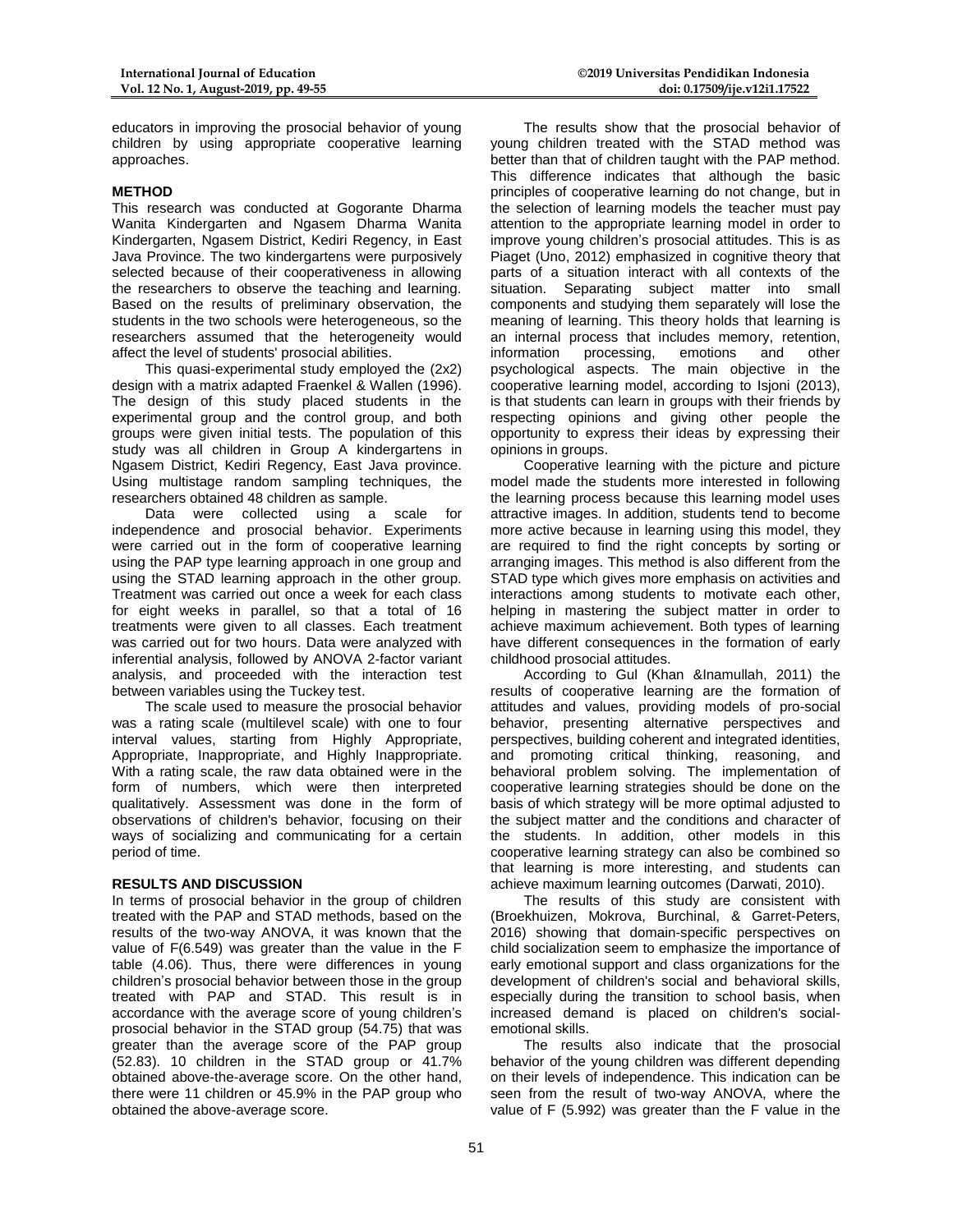table (4.06). Thus, it was confirmed that there were differences in the prosocial behavior of the group of children with high independence and the group of children with low independence. This result is further confirmed by the average score of young children's prosocial behavior with high independence (54.71), compared to the average score of the group of children with low independence (52.88). 11 children (25.8%) in the high-independence group obtained above-theaverage score, whereas only 10 children in the low independence group (41.7%) got above-the-average score.

The results demonstrate that children who enter kindergarten should start overcoming their dependence on parents or caregivers. Children should begin to help themselves in such activities as using the toilet, wearing clothes, and putting on shoes. The initiative of children is very necessary because they need the role of the people around them to take initiative for themselves. Children should begin to be able to take care of themselves and to have the freedom to become an adult in the future. As explained above, children's early selfregulation skills are very important for their socialemotional well-being and academic achievement later.

Some benefits for the identification and further development of children's self-regulatory skills include: First, there is the potential to develop self-assessment on whether teachers promote children's self-regulation which can be directly and specifically related to what a teacher does in the classroom. The assessment can focus on whether teachers do the following things: 1) Demonstrating that self-regulation skills are very important for other aspects of children's learning and development (for example, if the teacher maximizes the child's self-regulating capacity during learning); and 2) Inviting a child so that s/he is better able to manage him/herself during challenging situations (for example, by changing the learning environment) (Campbell, 2016). Differences in behavioral values in family and school environments reinforce differences in habituation in children. These differences certainly also create differences in each child in understanding and developing empathy that eventually affects the development of prosocial behavior (Taylor et al., 2013).

The next results, still using the ANOVA, indicate there that there was interaction between cooperative learning and independence towards young children's prosocial behavior. The ANOVA test shows that the value of F was greater than F value in the table (4.06). This result can be explained by the fact that the cooperative learning model was developed to achieve learning outcomes in the form of academic achievement, tolerance, accepting diversity, and developing social skills. The main principles in learning using cooperative models can form children to be more responsible individually or in groups. The main objective of cooperative learning models is that students can learn in groups by respecting opinions and providing opportunities for others to express their ideas by expressing their opinions in groups. Here, the environment is a very decisive factor on whether or not

the level of independence of preschool children is achieved. A good environment increases the achievement of independence of children quickly. Cooperative learning environment produces certain characteristics in a child's personality which affect the child's independence.

Cooperative learning cultivates the characteristics of an independent child who can control himself, has a good relationship with friends, is able to deal with stress, has an interest in new things, and is cooperative with others. Lavasani et al. (2011) study shows that the implementation of cooperative learning by teachers in the classroom promotes social interaction between students and reduces impulsive behavior between them. Compared to students who were taught using traditional methods, the students taught with cooperative learning model showed better social behavior and less impulsive behavior, and they really had better social skills. Results from Blair, McKinnon, and Daneri's (2018) research also indicate that cooperative learning is generally effective in reducing problem behavior and fostering social and emotional skills in children in kindergarten classrooms. Thus, it is justifiable to argue that cooperative learning can improve competence and attention as well as the social-emotional skills and reduce the behavioral problems reported by teachers during kindergarten.

Overall, these interactions highlight the relevance of kindergarten's teaching and learning quality and the development of social-emotional skills from childhood to adulthood. It is important that cooperative education is designed to build social-emotional skills. This design includes support for the development of games created and facilitation of cooperative learning activities through<br>deliberate interactions with classmates (Blair, interactions McKinnon, & Daneri, 2018). As mentioned above, the explicit goal of the PAP and STAD methods of cooperative learning is to support the development of independence and prosocial attitudes. In addition, cooperative learning can also be applied to support independence and social emotional education. The learning approach should focus on using small groups of students to collaborate in maximizing learning conditions to be independent and interact socially.

Next, the result of Tukey Test for young children's prosocial behavior treated with the PAP and STAD methods with high independence obtained a Q value of 10.35 > Q = 4.04 at  $\alpha$  = 0.05. The result means that young children's prosocial behavior treated with the PAP cooperative learning was better than the prosocial behavior of children taught with the STAD method in the context of children with high independence. Children who have high independence are relatively able to face problems without being dependent on others. They always try to deal with and solve existing problems. Children with high independence are able to manage what they have, know how to manage time, walk and think independently accompanied by the ability to take risks and solve problems. The independence of young children can be developed by allowing children to have choices and express their choices early. Cooperative learning methods have different ways of encouraging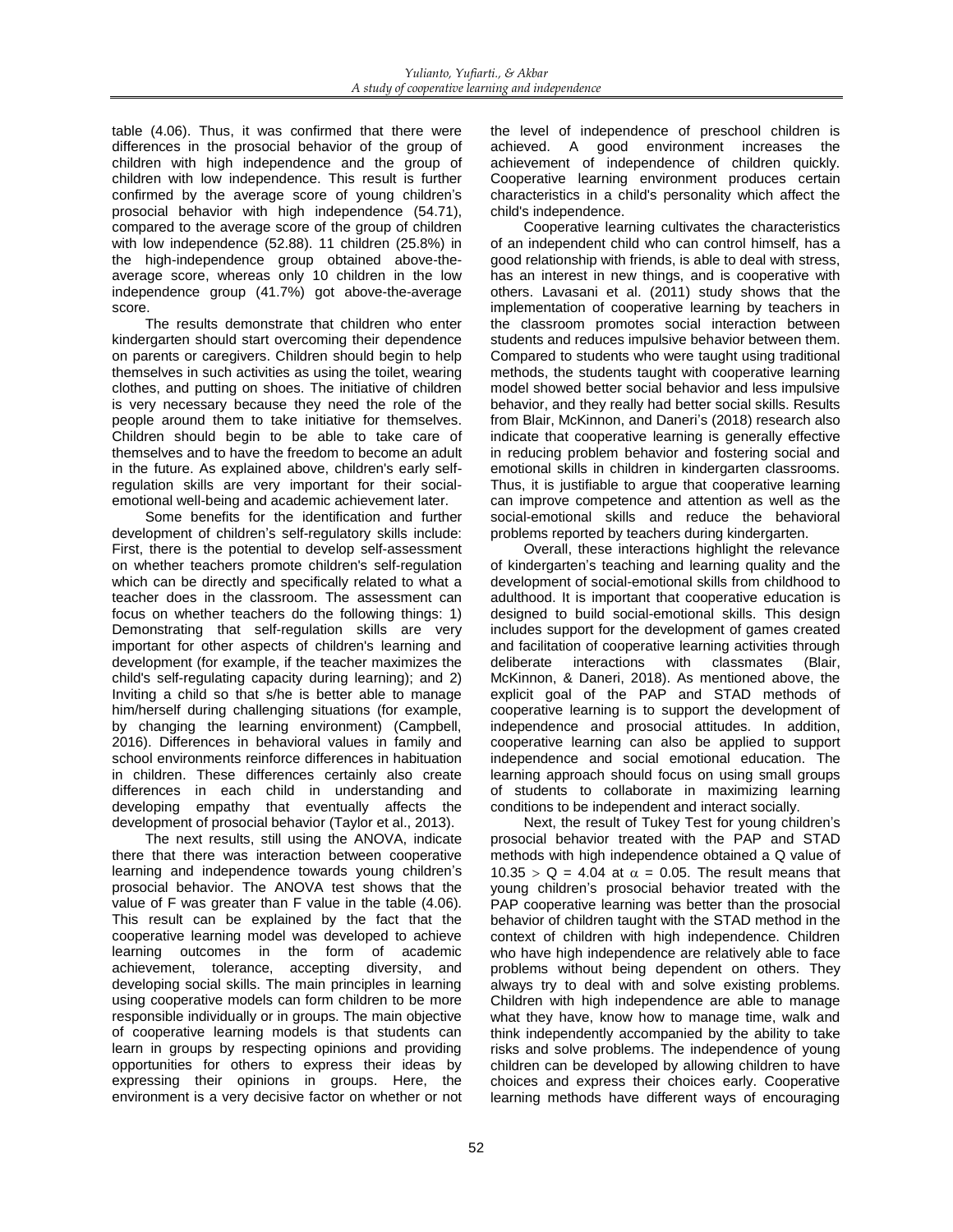them to act according to what they want and respect each choice made by them.

Effendi, Soetjipto, and Widiati (2016) recommend that teacher educators who will teach their student teachers to apply the cooperative learning model to: First, explain in detail the learning procedures to the student teacher. Student teachers are expected to fully understand what they have to do during class. Second, the teacher must consider suitable material that can be applied using the model. They also have to consider time management in implementing the model because the model requires a certain amount of time to achieve optimal results.

The results of this study also add to the literature the potential benefits of people-centered analysis to explore children's development. The level of independence of children will certainly have an influence on their choice to act, which results in differences in prosocial attitudes. Children are usually included in many social groups, and they face more opportunities to practice their social skills. In addition, students find themselves in school learning, the main activity is interpersonal communication rather than learning. Thus, the development of social skills, which are very important for successful communication from an early age, starts during kindergarten (Tarasova, 2016).

Finally, based on further test using the Tukey Test for young children's prosocial behavior with low independence given the STAD and PAP methods of cooperative learning,  $Q = 15.47 < Q = 4.04$  in the table at  $\alpha$  = 0.05. The result means that the prosocial behavior of young children taught with the STAD type of cooperative learning was greater than that of children who were taught with the PAP method in the context of children with low independence. Children who have low independence certainly lack the initiative to act independently. They are very dependent on other people, to get help from people around him. In this context then the STAD method of cooperative learning is very helpful for children who have low independence to be able to be more social with others. With STAD method, children can work together with others, actively help and motivate to succeed together, and the interaction with other children will increase their ability to think. Slavin (2008) research shows that using STAD strategies in the classroom has many positive benefits for students. His research demonstrates how STAD cooperative learning can positively influence academic achievement, self-esteem, interpersonal skills, fellow relationships, attitudes toward school and class, and motivation to learn. When students were asked about teamwork skills, the majority strongly agreed that learning is made they acquire teamwork skills, increase their level of confidence, make the team strong and cohesive and improve their communication skills.

According to Rakhman and Syatroh (2014), STAD is one simple method in cooperative learning and is also an effective cooperative learning method. Like other learning methods, the STAD method has the advantage of having good interactions between students, increasing positive attitudes towards subjects, good attitude, improving interpersonal skills. The STAD

method can make students happier in the learning process because students can work together with other friends in the group as a team to ask something that has not been understood, without being shy to ask. The STAD method in cooperative learning makes students eager to learn (Rakhman and Syatroh, 2015). The STAD model in early childhood teaching can improve student achievement better compared to conventional learning models at high, medium or low motivation. The STAD learning model can be an alternative learning model. However, the suitability of the material must be seen with the learning model that will be used. The use of alternative teaching and learning models needs to be considered as well so that students can more easily understand the material (Novianti, 2013).

## **CONCLUSION**

Based on the results of the analysis and discussion, conclusions can be made as follows: (1) Both the PAP and STAD types of cooperative learning had influence on young children's prosocial behavior; (2) There was a difference in the prosocial behavior between groups of children with high independence and low independence; (3) There was interaction of influence between cooperative learning and independence on young children's prosocial behavior; (4) There was difference in the influence of cooperative learning with the PAP and STAD methods in children high and low independence. Specifically, the prosocial behavior of the children taught with the STAD method was better than that of the children taught with the PAP method for students with low independence; (5) There was difference in the influence of the PAP and STAD cooperative learning methods on the groups of students with high independence. The prosocial behavior of young children with high independence treated with the PAP cooperative learning method was better than that of the children taught with the STAD.

The implication of this research is that teachers as educators and mentors are required to carry out systematically and sustainably prosocial education as a form of example for children, thus impacting on increasing teaching motivation of teacher (Utomo, 2018). Teachers should also choose a teaching method that best suits the characteristics of their students in order to facilitate the development of students' prosocial behavior.

## **ACKNOWLEDGEMENT**

This research is part of a doctoral dissertation research at the Department of Early Childhood Education, Universitas Negeri Jakarta. The authors would like to thank students and teachers and parents in Kediri Regency as respondents for this study for making this study of prosocial behavior related to learning and independence possible.

## **REFERENCES**

Barrett, T. (2005). Effects of cooperative learning on the performance of sixth-grade physical education students. *Journal of Teaching in Physical Education*, *24*, 88–102.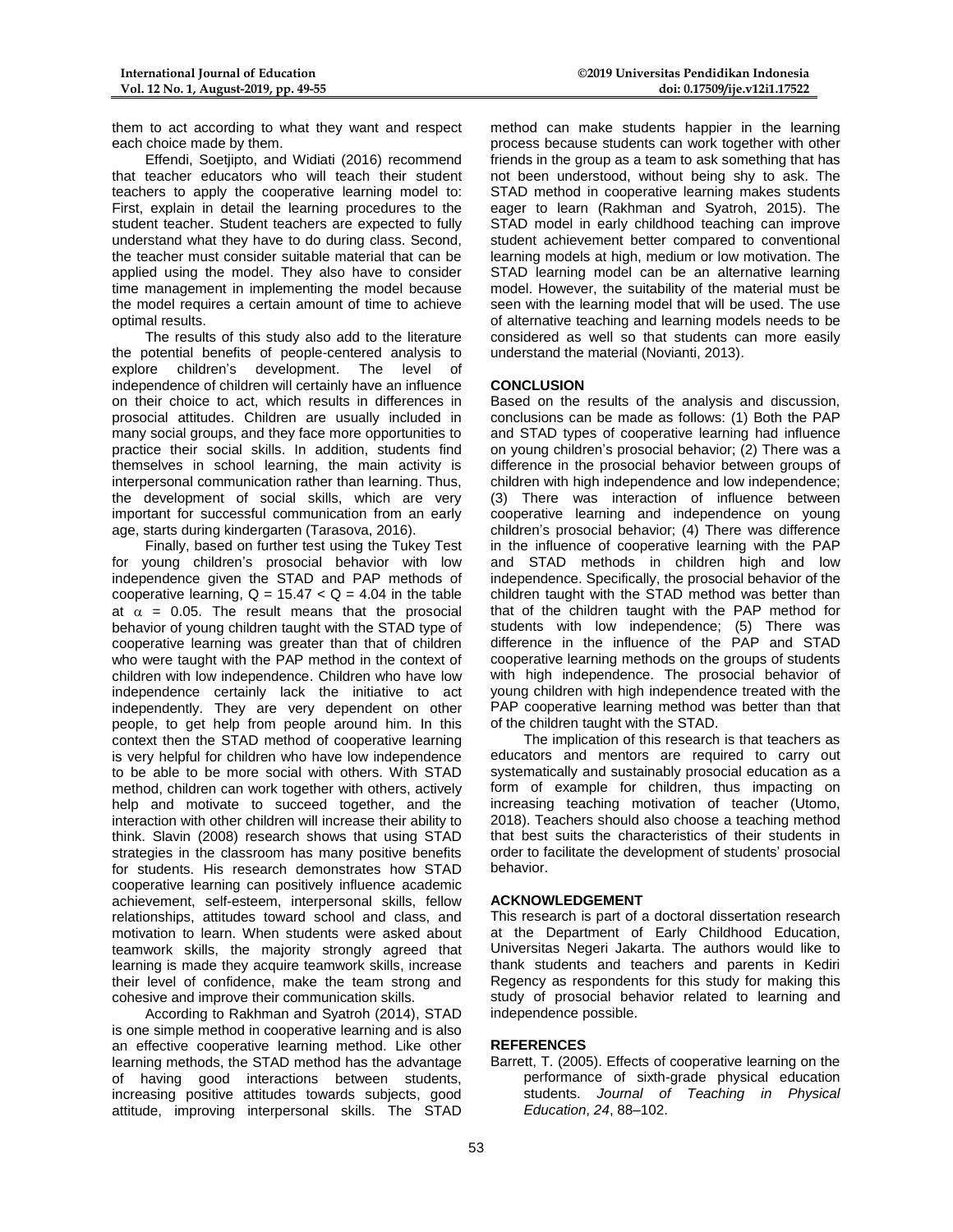- Birch, S. H., & Ladd, G. W. (1998). Children's interpersonal behaviors and the teacher-child relationship. *Developmental Psychology, 34*, 934- 946.
- Broekhuizen, M. L., Mokrova, I. L., Burchinal, M. R., & Garret-Peters, P. T. (2016). Classroom quality at pre-kindergarten and kindergarten and children's social skills and behavior problems. *Early Childhood Research Quarterly*, *36*, 212–222.
- Blair, K., Denham, S, Kochanoff, A., & Wipple, B. (2004). Playing it cool: Temperament, emotion regulation, and social behavior in preschoolers. *Journal of School Psychology, 42*, 419-443.
- Blair, C., McKinnon, R. D., & Daneri, M. P. (2018). Effect of the tools of the mind kindergarten program on children's social and emotional development. *Early Childhood Research Quarterly, 43*, 52–61.
- Caputi, M., Lecce, S., Pagnin, A., & Banerjee, R. (2012). Longitudinal effects of theory of mind on later peer relations. *The role of prosocial behavior, 48*, 257- 270.
- Dalton, W. B. (2010). *Antisocial and prosocial behavior*. Research Triangle Institute. Retrieved from http:// www.rti.org/pubs/rtipress/rosen/
- Chapter7\_Antisocial\_and\_Prosocial\_Behavior.pdf Darwati, Y. (2010). Penerapan teknik permainan bahasa untuk meningkatkan kemampuan menulis puisi di Kelas V SD Inpres Minakarya. *Jurnal Kreatif Tadulako Online*, *4* (12).
- Effendi, A., Soetjipto, B.E., & Widiati, U. (2016). The implementation of cooperative learning model tsts and carousel feedback to enhance motivation and learning outcome for social studies. *IOSR Journal of Research & Method in Education (IOSR-JRME)*, *6*(3), 131-136.
- Eisenberg, N., Fabes, R., Murphy, B., Shepard, S, Guthrie, I., Mazsk, P., Poulin, R., & Jones, S. (1999). Prediction of elementary school children's socially appropriate and problem behavior from anger reactions at age 4-6 years. *Journal of Applied Developmental Psychology, 20*, 119-142.
- Eisenberg, N., Fabes, R. A., & Spinrad, T. L. (2006). Prosocial Development. In N. Eisenberg, W. Damon, & R. M. Lerner (Eds.), *Handbook of child psychology: Social, emotional, and personality development* (pp. 646-718). Hoboken, NJ, US: John Wiley & Sons Inc.
- Finlinson, A. R. (1997). *Cooperative Games: Promoting Prosocial Behaviors in Children*. All Graduate Theses and Dissertations Paper 2404.
- Fraenkel, J. R., & Wallen, N. E. (1996). How to design and evaluate research in education. New York: McGraw-Hill.
- Gay, G., & Kirkland, G. (2003). Developing cultural critical consciousness and self-reflection in preservice teacher education. *Theory Into Practice, 42* (3), 181-187.
- Huang, M-Y., Tu, H-Y., Wang, W-Y., Chen, J-F., Yu, Y-T., & Chou, C-C. (2017). Effects of cooperative learning and concept mapping intervention on

critical thinking and basketball skills inelementary School. *Thinking Skills and Creativity*, *23*, 207– 216.

- Iserbyt, P., Madou, B., Vergauwen, L., & Behets, D. (2011). Effects of peer mediated instruction with task cards on motor skill acquisition in tennis. *Journal of Teaching in Physical Education*, *30*, 31– 50.
- Isjoni. (2013). *Cooperative learning: Efektivitas pembelajaran kelompok*. Bandung: Alfabeta.
- Islakhiyah, D. (2013). *Implementasi pendidikan prososial (Studi pada TK Nurul Islam Purwoyoso Ngaliyan Semarang Tahun pelajaran 2012/2013)*. Undergraduate (S1) thesis, IAIN Walisongo.
- Khan, G. N., & Inamullah, H.M. (2011). Effect of student's team achievement division (STAD) on academic achievement of students. *Asian Social Science*, *7*(12), 211-215.
- Kusumaningrum, I., & Andrianto, S. (2012). *Hubungan antara kemandirian dengan perilaku prososial pada remaja.* (Unpublished Bachelor's Thesis). UII: Yogyakarta.
- Ladd G. W., & Burgess, K. B. (2001). Do relational risks and protective factors moderate the linkages between childhood aggression and early psychological and school adjustment? *Child Development, 72*, 1579–1601.
- Lavasani, M. G., Afzali, L., Borhanzadeh, S., Afzali, F., & Davoodi, M. (2011). The effect of cooperative learning on the social skills of first grade elementary school girls. *Procedia Social and Behavioral Sciences*, *15*, 1802–1805.
- Novianti, I. (2013). Experimentation cooperative learning student team achievement division (stad) type viewed from learning motivation. *Asian Journal of Education and E-Learning, 01*(05), 272-276.
- Plowman, L., & McPake, J. (2013). Seven myths about young children and technology. *Childhood Education 89* (1), 27-33.
- Rakhman, A., & Syatroh, I. L. (2015). The analysis of students' team achievement divisions (STAD) used in learning practice of translating and interpreting. *ELTIN Journal*, *3*(II)*,* 72-84.
- Renouf, A., Brendgen, M., Parent, S., Vitaro, F., Zelazo, P., Boivin, M., Dionne, G., Tremblay, R., Perusse, D., & Seguin, J. (2010). Relations between theory of mind and indirect aggression in kindergarten: Evidence of the moderating role of prosocial behaviors. *Social Development, 19,* 535-555.
- Schonert-Reichl, K. A., Smith, V., Zaidman-Zait, A., & Hertzman, C. (2012). Promoting children's prosocial behaviors in school: Impact of the "Roots of Empathy" program on the social and emotional competence of school-aged children. *School Mental Health, 4*, 1–21. http://dx.doi.org/ 10.1007/s12310-011-9064-7.
- Silver, R. B., Measelle, J. R., Armstrong, J. M., & Essex, M. J. (2005). Trajectories of classroom externalizing behavior: Contributions of child characteristics, family characteristics, and the teacher–child relationship during the school